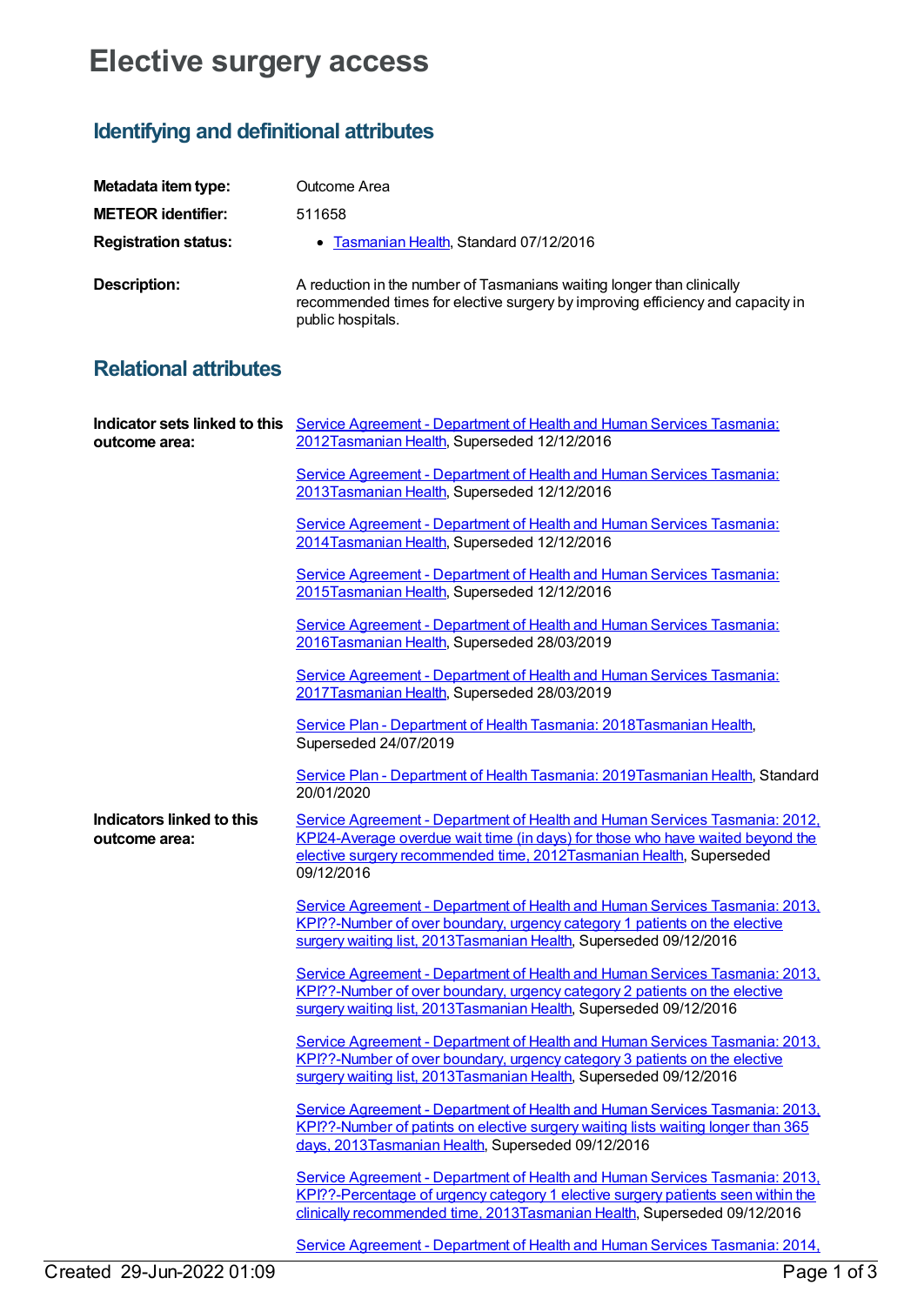Elective surgery admissions (including emergency admissions), [2014Tasmanian](https://meteor.aihw.gov.au/RegistrationAuthority/15) Health, Superseded 09/12/2016

Service Agreement - Department of Health and Human Services Tasmania: 2014, Number of over boundary, urgency category 1 patients on the elective surgery waiting list, [2014Tasmanian](https://meteor.aihw.gov.au/content/581538) Health, Superseded 09/12/2016

Service Agreement - Department of Health and Human Services Tasmania: 2014, Number of over boundary, urgency category 2 patients on the elective surgery waiting list, [2014](https://meteor.aihw.gov.au/content/581541)[Tasmanian](https://meteor.aihw.gov.au/RegistrationAuthority/15) Health, Superseded 09/12/2016

Service Agreement - Department of Health and Human Services Tasmania: 2014, Number of over boundary, urgency category 3 patients on the elective surgery waiting list, [2014Tasmanian](https://meteor.aihw.gov.au/content/581544) Health, Superseded 09/12/2016

Service Agreement - Department of Health and Human Services Tasmania: 2014, Number of patients on elective surgery waiting lists waiting longer than 365 days, [2014Tasmanian](https://meteor.aihw.gov.au/content/581547) Health, Standard 09/12/2016

Service Agreement - Department of Health and Human Services Tasmania: 2014, Percentage of urgency category 1 elective surgery patients seen within the clinically recommended time, [2014](https://meteor.aihw.gov.au/content/581535)[Tasmanian](https://meteor.aihw.gov.au/RegistrationAuthority/15) Health, Superseded 09/12/2016

Service Agreement - Department of Health and Human Services Tasmania: 2015, AES2 - Elective Surgery - Average overdue wait days for all patients currently ready for care on the Elective Surgery Waiting List, [2015Tasmanian](https://meteor.aihw.gov.au/content/615442) Health, Superseded 09/12/2016

Service Agreement - Department of Health and Human Services Tasmania: 2015, AES3 - Elective Surgery - Maximum waiting days for patients currently ready for care on the Elective Surgery Waiting List, [2015Tasmanian](https://meteor.aihw.gov.au/content/615446) Health, Superseded 09/12/2016

Service Agreement - Department of Health and Human Services Tasmania: 2015, AES7 - Elective Surgery - Number of Category 2 patients who are treated in turn, [2015Tasmanian](https://meteor.aihw.gov.au/content/615449) Health, Superseded 09/12/2016

Service Agreement - Department of Health and Human Services Tasmania: 2015, AES8 - Elective Surgery - Number of Category 3 patients who are treated in turn, [2015](https://meteor.aihw.gov.au/content/615494)[Tasmanian](https://meteor.aihw.gov.au/RegistrationAuthority/15) Health, Superseded 09/12/2016

Service Agreement - Department of Health and Human Services Tasmania: 2015, AES9 - Elective Surgery - Number of Hospital initiated [postponements](https://meteor.aihw.gov.au/content/615451) for pre and post admission for Elective Surgery procedures, 201[5Tasmanian](https://meteor.aihw.gov.au/RegistrationAuthority/15) Health, Superseded 09/12/2016

Service Agreement - Department of Health and Human Services Tasmania: 2016, ACC12 - Elective Surgery - Number of Category 2 patients who are treated in turn, [2016Tasmanian](https://meteor.aihw.gov.au/content/645290) Health, Superseded 28/03/2019

Service Agreement - Department of Health and Human Services Tasmania: 2016, ACC13 - Elective Surgery - Number of Category 3 patients who are treated in turn, [2016Tasmanian](https://meteor.aihw.gov.au/content/645286) Health, Superseded 28/03/2019

Service Agreement - Department of Health and Human Services Tasmania: 2016, ACC7 - Elective Surgery - Average overdue wait days for all patients currently ready for care on the Elective Surgery Waiting List, [2016](https://meteor.aihw.gov.au/content/645330)[Tasmanian](https://meteor.aihw.gov.au/RegistrationAuthority/15) Health, Superseded 28/03/2019

Service Agreement - Department of Health and Human Services Tasmania: 2016, ACC8 - Elective Surgery - Maximum waiting days for patients currently ready for care on the Elective Surgery Waiting List, [2016Tasmanian](https://meteor.aihw.gov.au/content/645326) Health, Superseded 28/03/2019

Service Agreement - Department of Health and Human Services Tasmania: 2016, ACC9-11 - Elective Surgery - Percentage of elective surgery patients seen within the clinically recommended time by urgency category, [2016Tasmanian](https://meteor.aihw.gov.au/content/645320) Health, Superseded 28/03/2019

Service Agreement - Department of Health and Human Services Tasmania: 2016, EFF5 - Elective Surgery - Number of Hospital initiated [postponements](https://meteor.aihw.gov.au/content/645606) for pre and